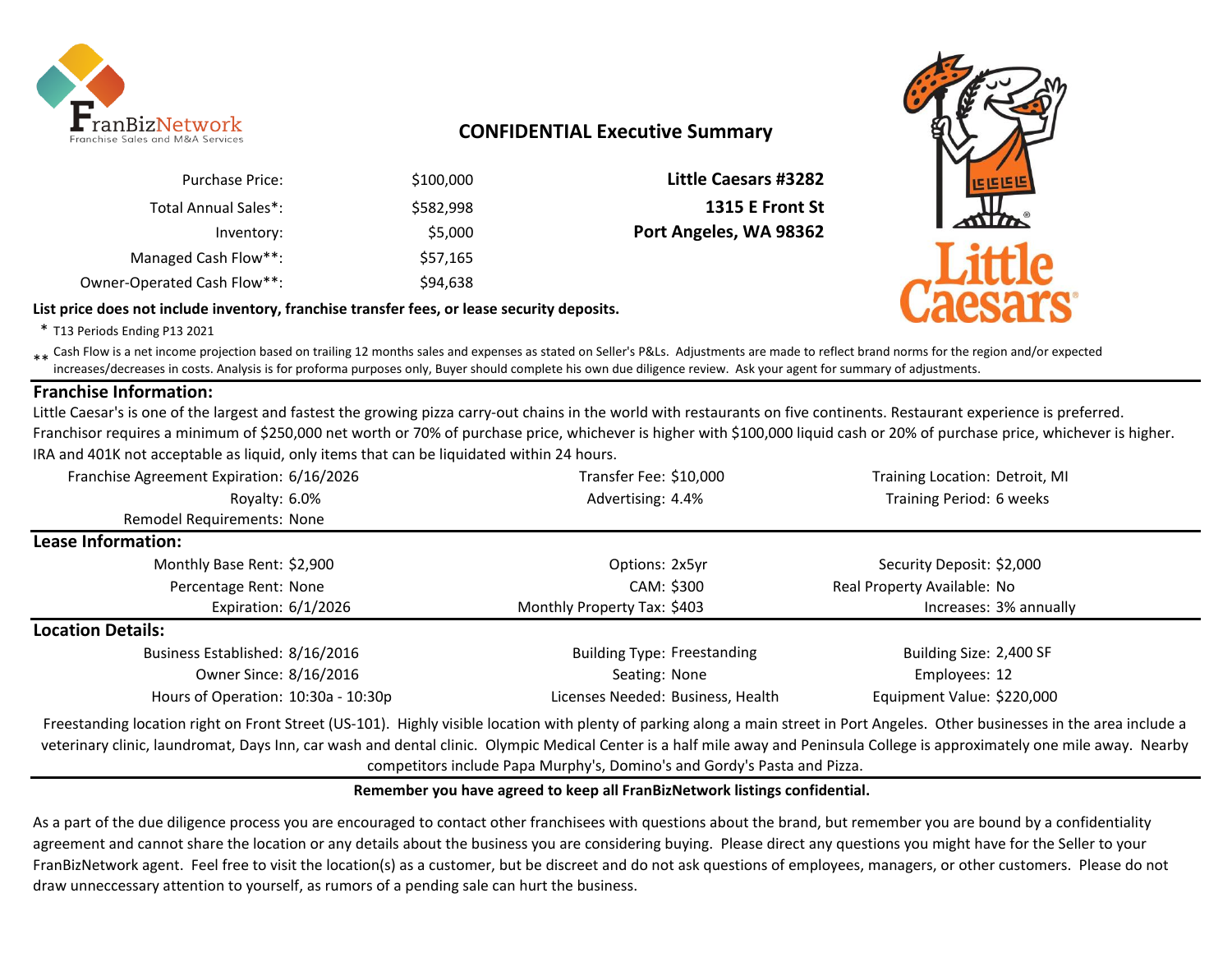



#### **MONTHLY SALES**

| <b>Little Caesars #3282</b> |           |           |                |            |           |           |           |                |                |            |            |            |            | <b><i><u><u>APPARAN</u></u></i></b> |
|-----------------------------|-----------|-----------|----------------|------------|-----------|-----------|-----------|----------------|----------------|------------|------------|------------|------------|-------------------------------------|
|                             | <b>P1</b> | <b>P2</b> | P <sub>3</sub> | <b>P4</b>  | <b>P5</b> | <b>P6</b> | <b>P7</b> | P <sub>8</sub> | P <sub>9</sub> | <b>P10</b> | <b>P11</b> | <b>P12</b> | <b>P13</b> | <b>TOTAL</b>                        |
| 2018                        | \$40,213  | \$40,963  | \$43,823       | \$43,859   | \$42,931  | \$43,551  | \$43,967  | \$47,628       | \$45,222       | \$42,376   | \$44,524   | \$41,901   | \$43,798   | \$564,756                           |
| 2019                        | \$41,224  | \$42,187  | \$46,418       | \$47,976   | \$47,119  | \$46,873  | \$48,939  | \$47,467       | \$47,698       | \$45,251   | \$45,480   | \$41,338   | \$41,681   | \$589,651                           |
| $$+/-$                      | \$1,010   | \$1,224   | \$2,595        | \$4,117    | \$4,188   | \$3,322   | \$4,971   | (5161)         | \$2,476        | \$2,875    | \$957      | (5563)     | (52, 117)  | \$24,896                            |
| $% +/-$                     | 3%        | 3%        | 6%             | 9%         | 10%       | 8%        | 11%       | 0%             | 5%             | 7%         | 2%         | $-1%$      | $-5%$      | 4%                                  |
|                             |           |           |                |            |           |           |           |                |                |            |            |            |            |                                     |
| 2019                        | \$41,224  | \$42,187  | \$46,418       | \$47,976   | \$47,119  | \$46,873  | \$48,939  | \$47,467       | \$47,698       | \$45,251   | \$45,480   | \$41,338   | \$41,681   | \$589,651                           |
| 2020                        | \$39,045  | \$39,899  | \$40,788       | \$36,695   | \$46,174  | \$47,336  | \$47,881  | \$48,493       | \$50,034       | \$45,104   | \$46,210   | \$41,126   | \$43,523   | \$572,308                           |
| $$+/-$                      | (52, 179) | (52, 288) | (\$5,630)      | (511, 281) | (5945)    | \$463     | (51,058)  | \$1,026        | \$2,336        | (5147)     | \$730      | (5212)     | \$1,842    | (517, 344)                          |
| $% +/-$                     | $-5%$     | $-5%$     | $-12%$         | $-24%$     | $-2%$     | 1%        | $-2%$     | 2%             | 5%             | 0%         | 2%         | $-1%$      | 4%         | $-3%$                               |
|                             |           |           |                |            |           |           |           |                |                |            |            |            |            |                                     |
| 2020                        | \$39,045  | \$39,899  | \$40,788       | \$36,695   | \$46,174  | \$47,336  | \$47,881  | \$48,493       | \$50,034       | \$45,104   | \$46,210   | \$41,126   | \$43,523   | \$572,308                           |
| 2021                        | \$47,106  | \$40,697  | \$45,230       | \$47,717   | \$43,510  | \$42,338  | \$47,968  | \$49,274       | \$51,005       | \$46,604   | \$43,869   | \$38,387   | \$39,293   | \$582,998                           |
| $$+/-$                      | \$8,061   | \$798     | \$4,442        | \$11,022   | (52,664)  | (54,998)  | \$87      | \$781          | \$971          | \$1,500    | (52, 341)  | (52, 739)  | (54, 230)  | \$10,690                            |
| $% +/-$                     | 21%       | 2%        | 11%            | 30%        | $-6%$     | $-11%$    | 0%        | 2%             | 2%             | 3%         | $-5%$      | $-7%$      | $-10%$     | 2%                                  |